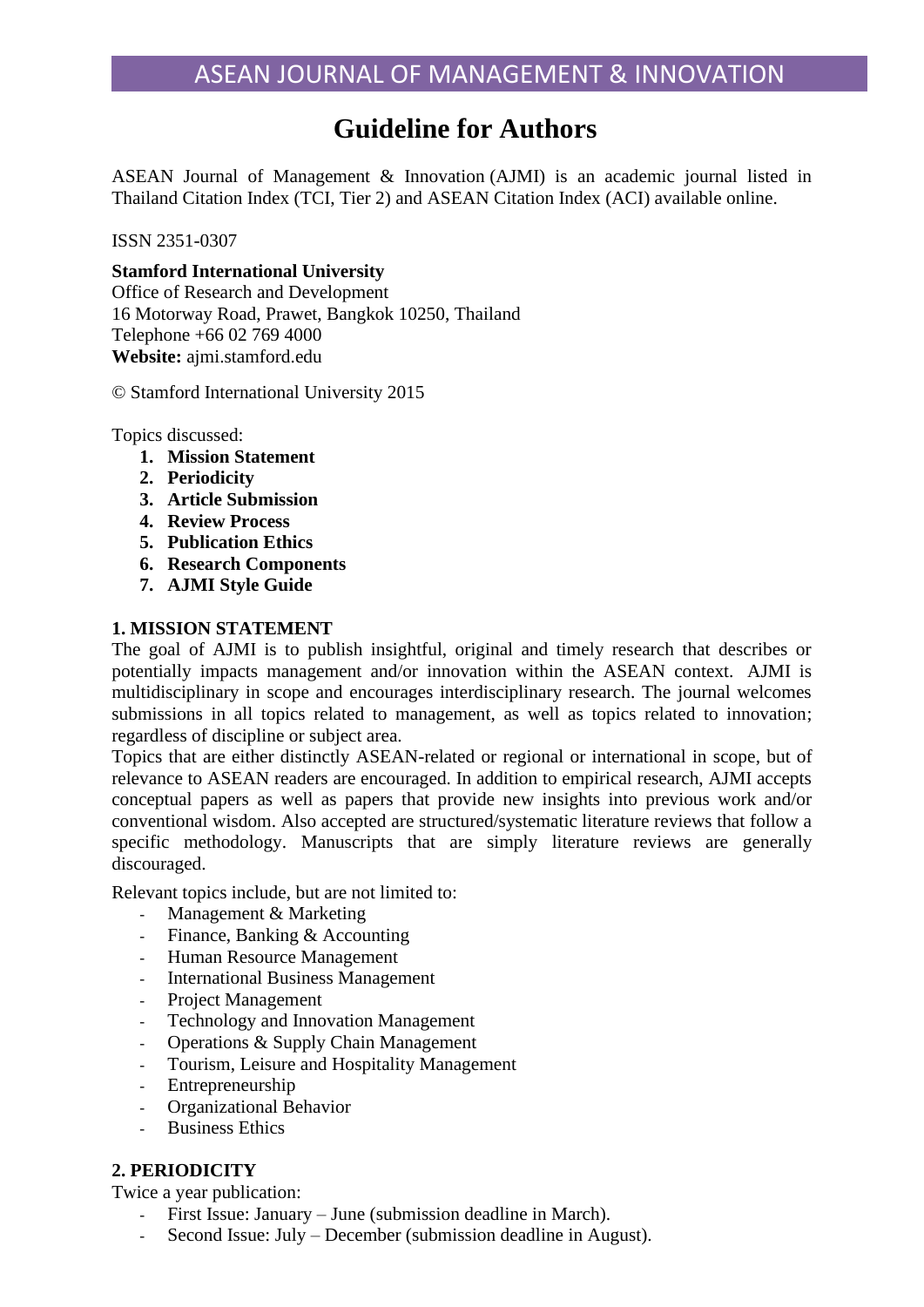## **3. ARTICLE SUBMISSION**

All submissions and correspondence should be sent to [ajmi@stamford.edu](mailto:ajmi@stamford.edu)

A **strong standard of English** is expected, which means that authors who are non-native speakers may need to have their articles proofread by a qualified person prior to submitting them to AJMI.

Articles must be submitted electronically in Word format. To submit a paper, go to the Journal Management System at ajmi.stamford.edu and register as an author(s), and upload the file containing the paper.

Articles will be accepted to a maximum of 5,000 words (not including references). Submission of an article to AJMI implies a commitment by the author(s) to publish in the journal.

In submitting an article to AJMI, the author(s) vouches that the article has neither been published, nor accepted for publication, nor is currently under review at any other location, including as a conference paper. If the article is under review elsewhere, it will be withdrawn from the submission list.

In addition, the author(s) also agree that the article shall not be placed under review elsewhere while the review process at AJMI is ongoing.

If the article is accepted for publication, the author's further guarantees not to withdraw it for submission to publish elsewhere.

### **4. REVIEW PROCESS**

AJMI uses a "double-blind peer review system," meaning that the authors do not know who the reviewers are and the reviewers do not know who the authors are. All submitted manuscripts are to be reviewed by three expert reviewers per paper. Reviewers are chosen on the basis of their expertise in the topic area and/or methodology used in the paper.

Each article is judged based solely on its contribution, merits, and alignment with the journal's mission. Should any revision be required, our instructions to authors are designed to move authors towards a successfully published article.

## **5. PUBLICATION ETHICS**

The following outlines the ethical obligations of authors, reviewers, and AJMI Editor-in-Chief.

### **Duties of Authors**

- o Authors should:
	- Ensure that they are the sole creators of the article submitted or, in the case of coauthored articles, that all the authors have participated in the design and development of the paper submitted and taken responsibility for them;
	- Cite or quote accurately the work and/or words of others; and
	- Acknowledge ideas and previously published results by citing them in the article and listing them in the references.

o Authors of articles based on original research should:

- Present an accurate account of the work performed as well as an objective discussion of its significance:
- Provide a detailed account of the underlying data used;
- Ensure that the conclusion is based on the evidence presented and not on personal opinion;
- Interpret and quote others' works accurately from original sources, not secondary ones, unless original sources are no longer available and a note to that effect is included in the article where appropriate; and
- Indicate if a submission has been translated into English and provide the proper bibliographic notation for the original article in APA (*Publication Manual of the American Psychological Association*, 6th Edition) format.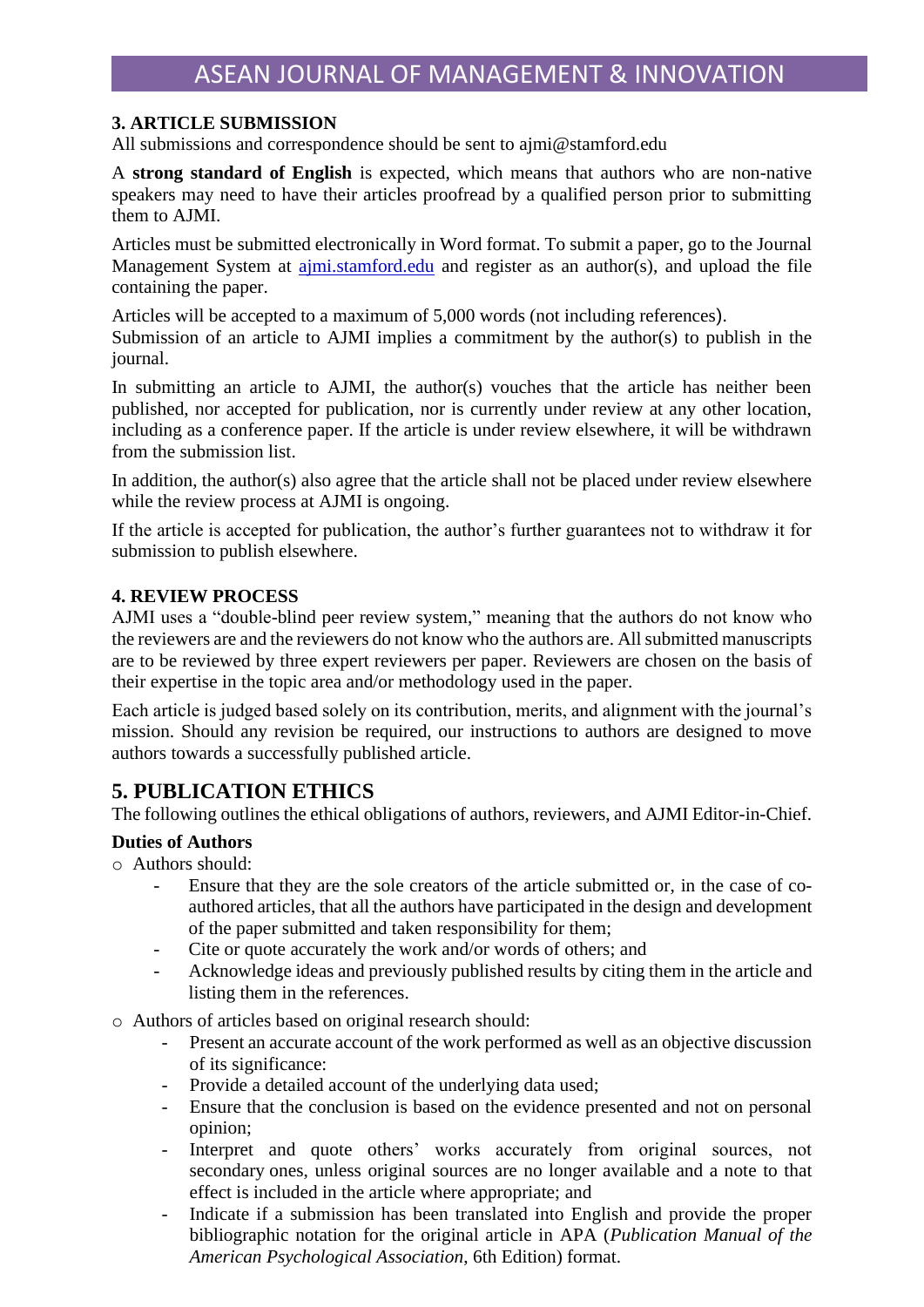- o Authors should also disclose:
	- Any financial support provided for the research; and
	- Any potential conflict of interest when submitting an article. Conflicts of interest include, for example: employment; consultancy; stock ownership; honorarium; or paid expert testimony.
- o As mentioned in the section entitled 'Article Submission':
	- Submission of an article to AJMI for review implies a commitment by the author(s) to publish in the journal;
	- In submitting an article to AJMI, the author(s) vouch that the article has neither been published, nor accepted for publication, nor is currently under review at any other journal or as a conference paper. If the article is under review elsewhere, it should be withdrawn from submission;
	- The author(s) also agree that the article shall not be placed under review elsewhere during the review process at AJMI; and
	- If the article is accepted for publication at AJMI, the autor(s) further guarantee not to withdraw it for submission from AMJI to publish it elsewhere.

**Note:** AJMI does not collect any processing or publication fees.

#### **Duties of Reviewers**

- o Confidentiality:
	- As part of AJMI "double blind" peer review system (under which authors do not know who the reviewers are, and reviewers do not know who the authors are), reviewers are expected to uphold the confidentiality of the review process;
	- Reviewers should not discuss any aspects of the articles under review with other contributors to the journal;
	- Moreover, any unpublished material contained in an article under review may not be quoted or referenced by a reviewer without the express written consent of the author(s), which should be requested through the Editor-in-Chief of AJMI; and
	- Any information, data, or idea contained in the article under review must be kept confidential and may not be used for the personal advantage of the reviewers.
- o Conflicts of Interest:
	- In the event a reviewer realizes upon receiving an article for review that: (i) he/she has been involved in any manner in the production of that article; (ii) knows the author(s) of the article; or (iii) for any reason is not in a position to provide an objective review of the article, he/she should inform the Editor-in-Chief and decline to review the article; and
	- Conflicts of interest may include, among others, collaborative or competitive relationships or connections with any of the authors, companies, or institutions connected to the article.
- o Objectivity:
	- Articles submitted for review should be reviewed objectively solely based on the expertise of reviewers; and
	- Key criteria to be considered as part of the review process should include among others the articulation and coherence of the arguments and the strength of the evidence provided.
- o Acknowledgement of Sources:
	- Reviewers should identify any important relevant published work that was not cited by the authors as part of the references; and
	- Reviewers are also expected to bring to authors' attention any substantial similarity or overlap between the article reviewed and any published work of which they have personal knowledge.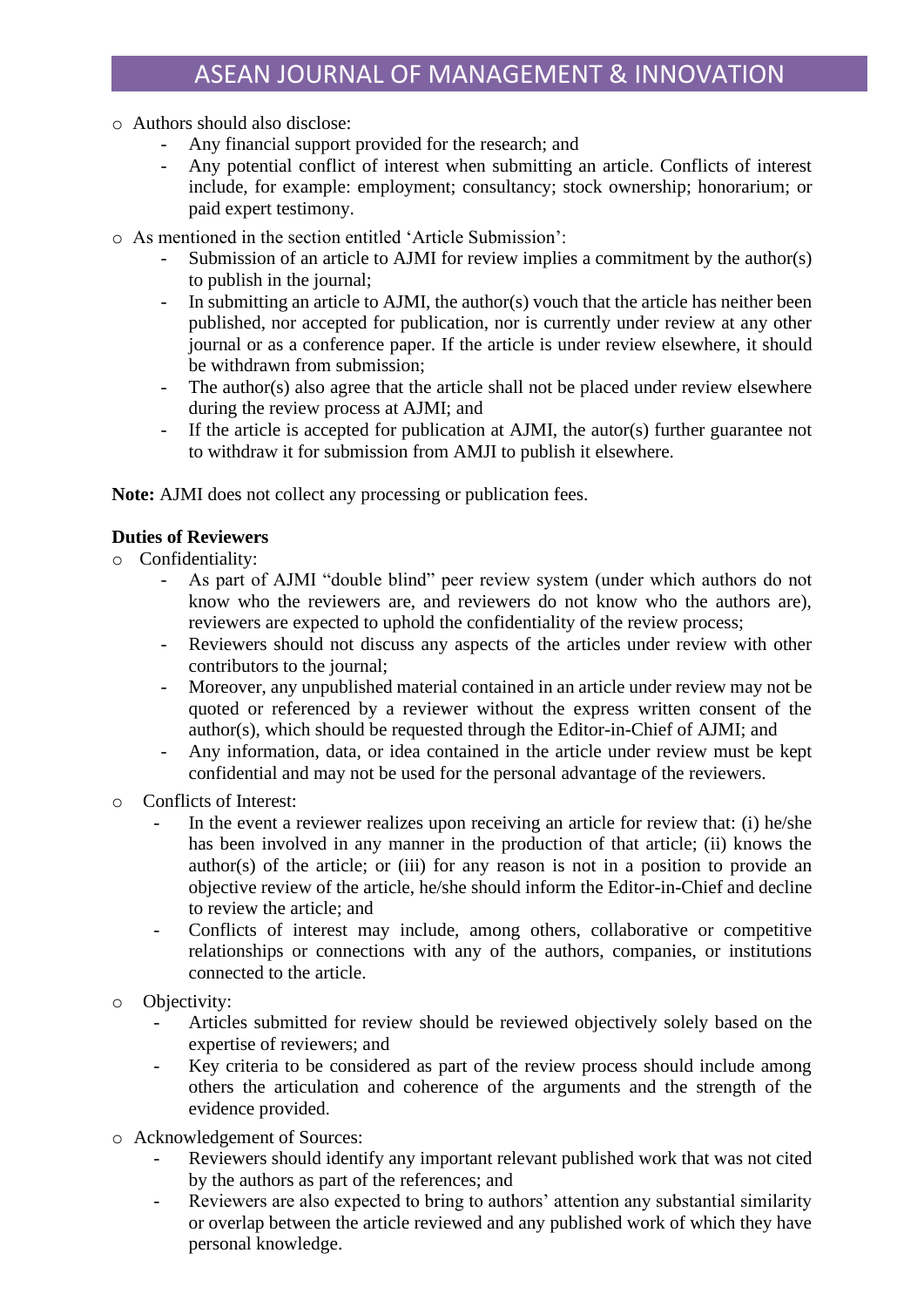## **Duties of Editor-in-Chief**

- o Confidentiality:
	- As part of AJMI "double blind" peer review system, the Editor-in-Chief shall take all necessary steps to protect the identity of author(s) and reviewers throughout the review process.
- o Conflicts of Interest:
	- In the event the Editor-in-Chief has a personal stake in the publication of an article, the Editor-in-Chief should recuse himself/herself from the review process for that article and a member of the Editorial Board should be nominated by the Editorial Board to step in.
- o Objectivity:
	- Decisions regarding the publication of an article submitted for review should be made objectively; and
	- Critical factors to consider in deciding whether to publish an article should include, among others: the level of contribution of the article to its field; the quality of articulation of the arguments; and the strength of the evidence provided.
- o Publication Decisions
	- As mentioned above, AJMI does not accept articles for review that have been published or are under consideration for publication in another journal;
	- AJMI Editor-in-Chief is ultimately responsible for deciding which of the articles submitted to the journal should be published;
	- Decisions should be guided by the recommendations of AJMI Editorial Board and constrained by legal requirements regarding libel, copyright infringement and plagiarism;
	- In making decisions, the Editor-in-Chief should always confer with other editors or reviewers.
	- The Editor-in-Chief is committed to taking any reasonable steps to identify and prevent the publication of articles where misconduct has occurred. In the event of documented violation of any of the above-mentioned AJMI policies, the following sanctions shall be applied:
		- (i) immediate rejection of the infringing article;
		- (ii) immediate rejection of every other submission submitted to AJMI by any of the author(s) of the infringing article; and
		- (iii) prohibition against all subsequent submissions to AJMI by the author(s), either individually or in combination with other authors of the infringing article, as well as in combination with any authors. The prohibition shall be imposed for a minimum of two years.
	- In cases where the violation of any of the above policies is found to be particularly egregious, AJMI reserves the right to impose any sanction beyond those described above, which AJMI would deem appropriate under the circumstances.

### **6. RESEARCH COMPONENTS**

The article should include the following components:

- An introduction
- A review of the relevant literature
- An outline of the research methodology/ research design
- Research findings
- A discussion of the results
- A conclusion and policy recommendations/ recommendations to managers

### **An emphasis should be placed on the discussion of the findings, the conclusion and policy recommendations/ recommendations to managers.**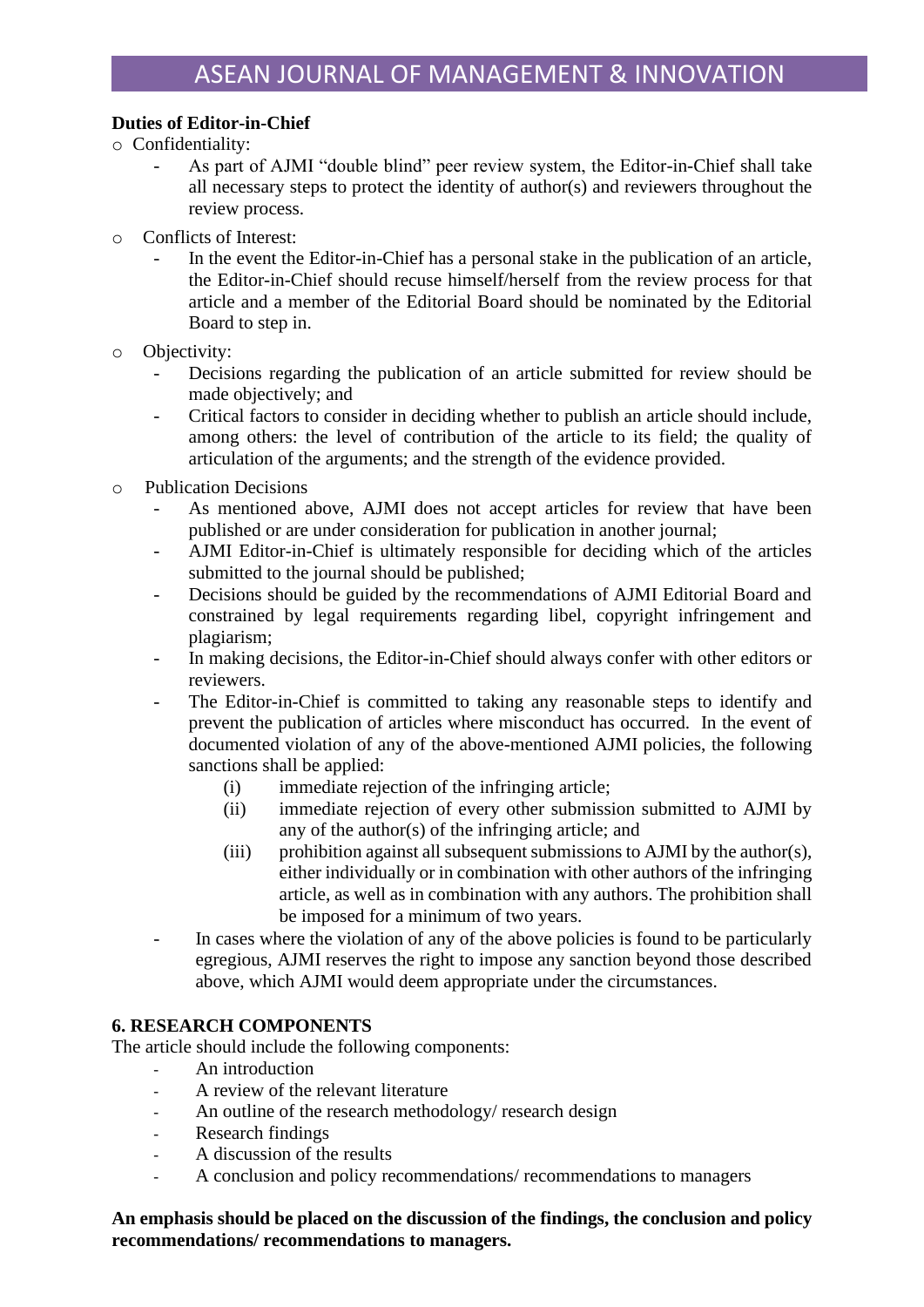## **7. AJMI STYLE GUIDE**

All of the following requirements need to be met before an article can be sent to reviewers.

If the formatting of a submitted paper does not match these requirements, **the paper will be returned without review for correction and re-submission.**

### *1. Format*

- Must be a Word-compatible document (not a .pdf) and use the [American Psychological](http://www.apa.org/)  [Association](http://www.apa.org/) (APA) Referencing Style as shown below (see sub-sections 6 and 7).

## *2. Title Page*

- Uploaded separately from the abstract and body.
- Manuscript title (not in all capital letters).
- Title, name, affiliation and email address of all authors.
- Indicate clearly who is the corresponding author for journal communication.

## *3. Abstract*

- Not more than 250 words.
- Should not include any information that would identify the author(s).
- Bold, Times New Roman, 12 point, no indentation.

## *4. Keywords*

Three to six keywords are required at the time of submission.

## *5. Body of the Paper*

## - A4 page size.

- Margin of 1" (2.5cm) on all four sides.
- Title of Article: Times New Roman font, 20 point.
- Section Heading: First letter of each word in capitals, bold 14 point font.
- Body Text: Times New Roman font, 12 point, single space between sentences.

## *6. In-Text Citations*

- All in-text citations included throughout the article must have a corresponding full reference at the end of the manuscript body.
- Only direct quotes need a page number (not paraphrases).

### • Direct Ouotes

### - *One Author*

Author's Last name (Year) stated that "direct quote" (page number).

Isenberg (2007) stated that "international dispersion is on the rise" (p. 56). **Or**

"Direct quote" (Last name, Year, page number)

"International dispersion is on the rise" (Isenberg, 2007, p. 56).

### - *Two Authors*

First author's Last name and second author's Last name (Year, page number) mentioned that "direct quote" (page number).

Isenberg and Kerr (2007) mentioned that "international dispersion is on the rise" (p. 56). **Or** 'Direct quote" (first author's Last name & second author's Last name, Year, page number). "International dispersion is on the rise" (Isenberg  $&$  Kerr, 2007, p. 56).

## • Block Quotes

- If a quote runs on for more than 40 words:
- Start the direct quotation on a new line
- Indent the text roughly half an inch from the left margin
- Remove any quotation marks

### *Example:*

As Krugman (2019) stated:

Maybe the larger point here is that there tends to be a certain amount of mysticism about trade policy, because the fact that it's global and touches on one of the most famous insights in economics, the theory of comparative advantage, gives it an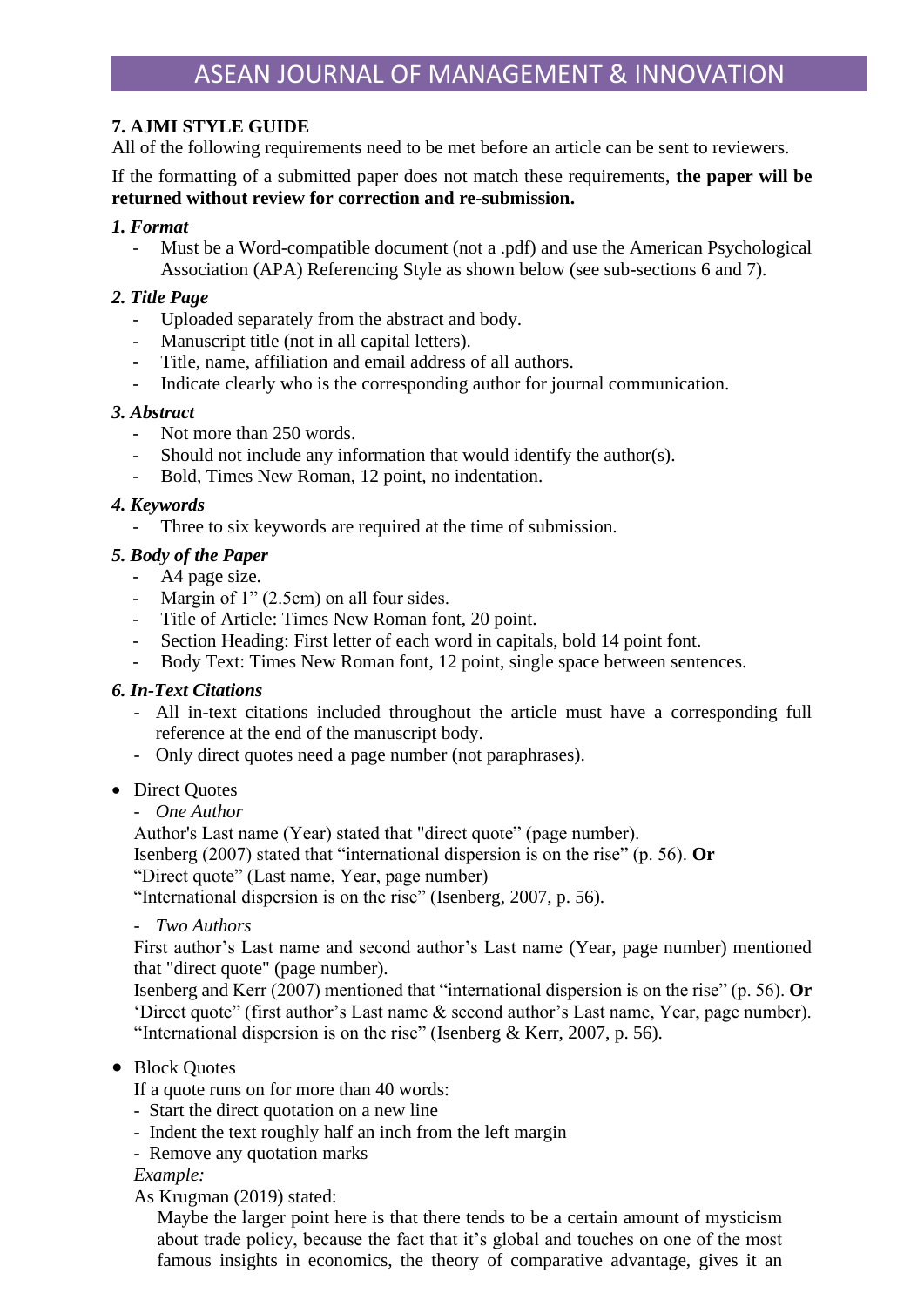amount of mind space somewhat disproportionate to its actual economic importance. (p. 3).

- Parenthetical Citing
	- *One Author*

Author's Last name (Year) in-test parenthetical citation (paraphrase). Isenberg (2007) argues that cross-border migration is increasing.

or

Paraphrase (Last name, Year)

Cross-border migration is increasing (Isenberg, 2007).

- *Two Authors*

First author's Last name and second author's Last name (Year) paraphrase. Kerr and Isenberg (2007) argued that cross-border migration is increasing. or

Paraphrase (first author's Last name & second author's Last name, Year). Cross-border migration is on the rise (Isenberg & Kerr, 2007).

- *Three to Five Authors*

All authors' Last names (Year) paraphrase.

Kerr, Issenberg, and Steward (2007) argued that cross-border migration is increasing. or

Paraphrase (all authors' Last names, Year).

Cross-border migration is increasing (Isenberg, Kerr, & Steward, 2007).

For all subsequent in-text paraphrases, first author's Last name followed by "et al." and the publication year.

Isenberg et al. (2007) found that the event resulted in thousands of people flocking to the border. or

The event resulted in thousands of people flocking to the border (Isenberg et al., 2007).

### **Full References**

The following formatting rules apply:

- References appear at the end of the manuscript body in alphabetical order by the first word in the reference (usually the author's last name, sometimes the title).
- All references must have a corresponding in-text citation in the manuscript.
- If more than one work by an author is cited, list them by earliest publication date first.
- If the list contains more than one item published by the same author(s) in the same year, add lower case letters immediately after the year to distinguish them (e.g. 1983a).
- If there is no author, the title moves to the author position (filed under the first significant word of the title).
- Reference list entries should be indented half an inch or 12 mm (five to seven spaces) on the second and subsequent lines of the reference list for every entry - a hanging indent is the preferred style (i.e. entries should begin flush left, and the second and subsequent lines should be indented).
- Double-space all reference entries.

Follow APA Referencing Style format for each source type listed as shown below. For any source type not shown below, go to the APA website for references.

• Book

- *One Author* Author, F. M. / Organization. (Year). *Topic Title*. City: Publisher. Nagel, P. C. (1992). *The Lees of Virginia: Seven generations of an American family.* New York: Oxford University Press.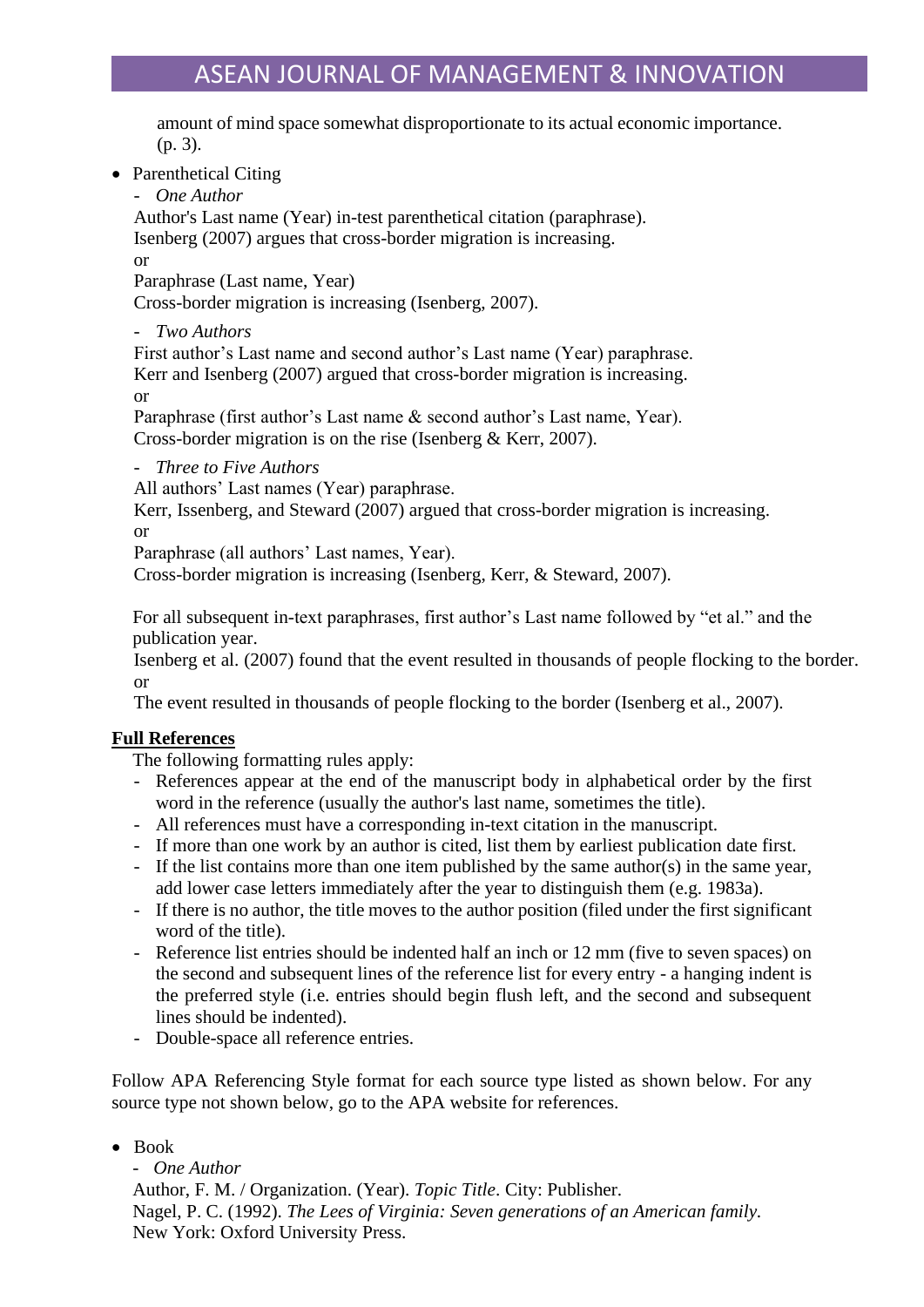#### - *Two Authors*

Author, F. M., & Author, F. M. (Year). *Topic Title*. City: Publisher. Nagel, P. C., & Sampson, T. (1995). *Seven generations of an American family.* New York: Oxford University Press**.** - *Three Authors*

Author, F. M., Author, F. M., & Author, F. M. (Year). *Topic Title*. City: Publisher. Nagel, P. C., Sampson, T., & Hubbard, A. J. (1992). *The Lees of Virginia: Seven generations of an American family.* New York: Oxford University Press.

• Journal

Author, F. M. (Year). Title of article. *Title of Journal*, *vol.* (issue), pp xxx-xxx. Turner, R. A. (2007). Coaching and consulting in multicultural contexts. *Consulting Psychology Journal: Practice and Research*, *59*(4), 241-243.

• Website

Author, F. M./ Organization. (Year of Publication). Web page title. Retrieved (Date) from: URL Address.

Bogati, S. (2013, October 14). Hospitality Industry in Nepal. Retrieved November 3, 2018, from: http://hospitalityindustryinnepal.blogspot.com/

• Newspaper

Author, F. M. / Organization (Year, month, day published). Title of article. *Title of newspaper*, page.

Parker, T. D. (2009, August 3). Getting rid of side stitches. *The Washington Post*, p. E1, E4.

## *7. Formatting Figures and Table*

There are two different styles for graphics in APA format: **Figures** (charts, images, pictures) and **Tables.**

- Figures
	- The first graphic (chart, drawing, or image) will be labeled as Figure 1 and be the first one mentioned in the article.
	- Subsequent ones will follow in the appropriate numeral order in which they appear in the article.
	- Follow APA Referencing Style format for each source type listed as shown below. This means that both the Title and the Source are written below the Figure.



**Figure 1:** Name of Picture **Source:** Author's Last name OR Organization's name (Year, Page number OR Online) Khoman (2017, p. 137)